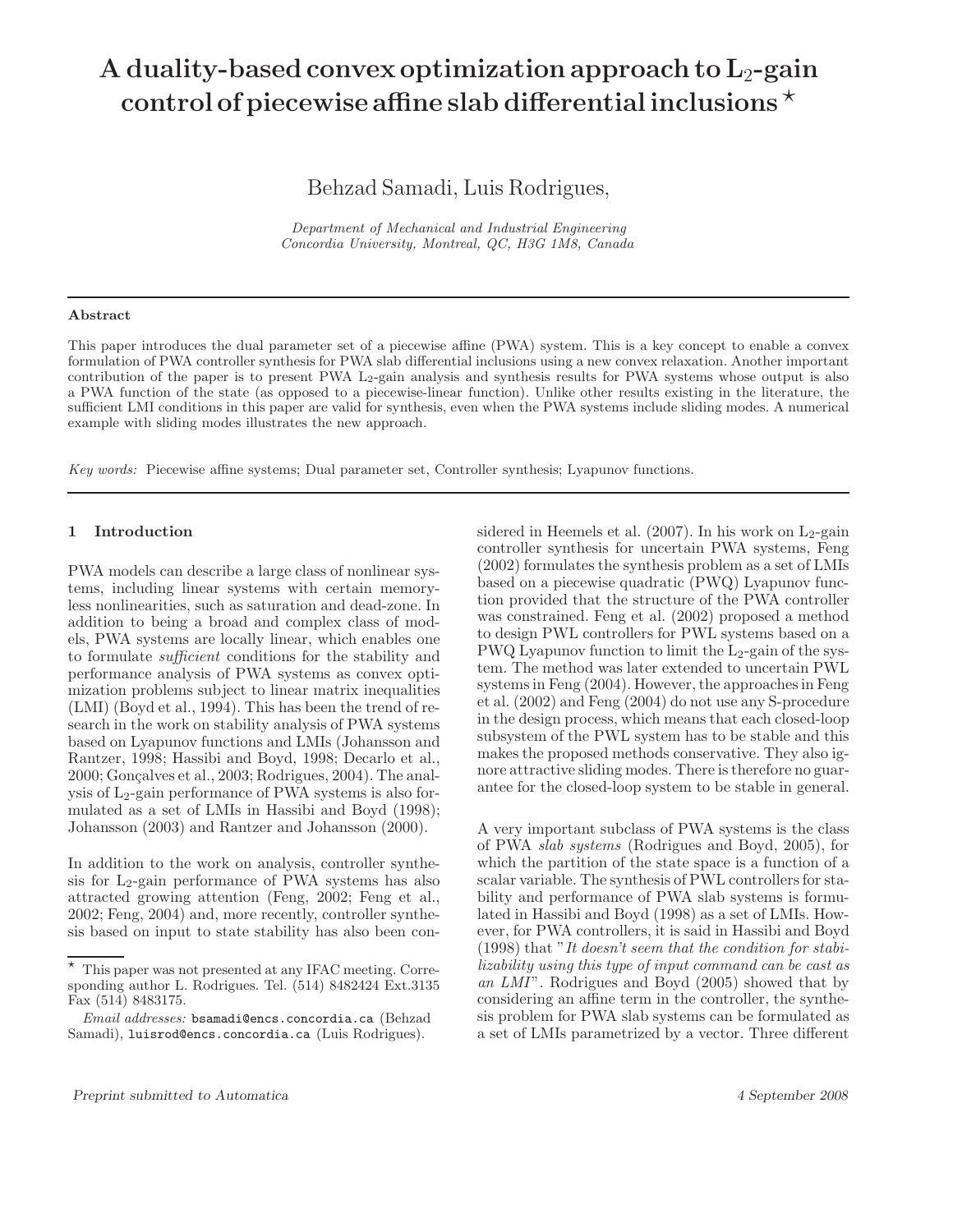algorithms for controller synthesis have been proposed in Rodrigues and Boyd (2005) and the bisection method has been used to find the controller that maximizes the decay rate of the trajectories.

To the best of our knowledge, no convex optimization problem has been proposed for PWA controller design for stability and performance without limiting the structure of the controller. To fill this gap in the literature, this paper formulates PWA controller synthesis for PWA slab systems as a set of LMIs. This result is based on a new key concept: the *dual parameter set* for PWA slab differential inclusions that is introduced in this paper. Considering PWA slab differential inclusions (as opposed to equations) enables the design for stability and performance of nonlinear systems that can be *included* by a PWA envelope.

The structure of the paper is as follows. Some mathematical preliminaries and PWA slab differential inclusions are introduced in sections 2 and 3, respectively. Performance analysis is presented in section 4. Section  $5$  addresses  $L_2$ -gain control design. Finally, a numerical example is shown in section 6 and conclusions are drawn in section 7.

# **2 Mathematical preliminaries**

Consider the nonlinear system

$$
\begin{cases} \n\dot{x} = f(x) + g(x)w \\
y = h(x) \n\end{cases} \n\tag{1}
$$

where  $f(x)$  and  $g(x)$  are defined *almost everywhere* and bounded for bounded  $||x||$ .

The  $L_2$  gain from  $w$  to  $y$  is defined as

$$
\sup_{0 < \|w\|_2 < \infty} \frac{\|y\|_2}{\|w\|_2} \tag{2}
$$

where the  $L_2$  norm of a signal z is defined as

$$
||z||_2 = \left[\int_0^\infty z^{\mathrm{T}}(\tau)z(\tau)d\tau\right]^{\frac{1}{2}}\tag{3}
$$

and the supremum is taken over all nonzero trajectories assuming  $x_0 = 0$ .

The notion of storage function originates in the early work on dissipativity theory started by Willems (1972). The following sufficient condition for finite  $L_2$  gain uses this notion.

**Definition 1** *The nonlinear system (1) has finite L*2 *gain less than* γ > 0 *if there exists a locally bounded*  $function V : \mathbb{R}^n \to \mathbb{R}$ *, called* storage function, such that  $V(x) \geq 0$  *for all*  $x \in \mathbb{R}^n$ ,  $V(0) = 0$  *and* 

$$
\forall t \ge 0, V(x(t)) \le V(x_0) + \int_0^t W(\tau) d\tau \tag{4}
$$

*where*  $W(\tau) = -||y(\tau)||^2 + \gamma^2 ||w(\tau)||^2$  *is called the* supply rate*.*

## **3 Polytopic PWA slab differential inclusions**

Polytopic PWA slab differential inclusions are a generalization of polytopic linear differential inclusions in Boyd et al. (1994). A polytopic PWA slab differential inclusion is described by

$$
\dot{x}(t) = A(x, t)x + a(x, t) + B_u(x, t)u + B_w(x, t)w
$$
  
\n
$$
y(t) = C(x, t)x + c(x, t) + D_u(x, t)u + D_w(x, t)w
$$
 (5)

where  $x(t) \in \mathbb{R}^n$  denotes the state,  $u(t) \in \mathbb{R}^{n_u}$  is the control input,  $w(t) \in \mathbb{R}^{n_w}$  is the exogenous input and  $y(t) \in \mathbb{R}^{n_y}$  is the output. The initial state is  $x(0) = x_0$ . It is assumed that system (5) satisfies

$$
\dot{x} \in \text{Conv}\{A_{i\kappa}x + a_{i\kappa} + B_{u_{i\kappa}}u + B_{w_{i\kappa}}w, \kappa = 1, 2\}
$$
  

$$
y \in \text{Conv}\{C_{i\kappa}x + c_{i\kappa} + D_{u_{i\kappa}}u + D_{w_{i\kappa}}w, \kappa = 1, 2\}
$$
  
(6)

for  $x \in \mathcal{R}_i$  where Conv stands for the convex hull of a set and  $\mathcal{R}_i$ ,  $i = 1, \ldots, N$  are N slab regions partitioning the cross product of a slab subset of the state space  $\mathcal{X} \subset \mathbb{R}^n$ and the space of the exogenous input  $W$ , defined as

$$
\mathcal{R}_i = \{(x, w) \mid \sigma_i < C_{\mathcal{R}}x + D_{\mathcal{R}}w < \sigma_{i+1}\},\tag{7}
$$

where  $C_{\mathcal{R}} \in \mathbb{R}^{1 \times n}$ ,  $D_{\mathcal{R}} \in \mathbb{R}^{1 \times n_w}$  and  $\sigma_i$  for  $i =$  $1,\ldots,N+1$  are scalars such that

$$
\sigma_1 < \sigma_2 < \ldots < \sigma_{N+1} \tag{8}
$$

It is assumed that  $a_{i\kappa} = 0$  and  $c_{i\kappa} = 0$  for  $i \in \mathcal{I}(0,0)$ and  $\kappa = 1, 2$  where

$$
\mathcal{I}(x, w) = \{i \mid (x, w) \in \overline{\mathcal{R}}_i\}
$$
\n(9)

and  $\overline{\mathcal{R}}_i$  denotes the closure of  $\mathcal{R}_i$ . Note that if  $(x, w) \in$  $\mathcal{R}_i$ , then  $\mathcal{I}(x, w) = \{i\}$ . Each slab region can be described by the following degenerate ellipsoid

$$
\mathcal{R}_i = \{(x, w) \mid |L_i x + l_i + M_i w| < 1\} \tag{10}
$$

where  $L_i = 2C_{\mathcal{R}}/(\sigma_{i+1} - \sigma_i), l_i = -(\sigma_{i+1} + \sigma_i)/(\sigma_{i+1} - \sigma_i)$  $\sigma_i$ ) and  $M_i = 2D_{\mathcal{R}}/(\sigma_{i+1} - \sigma_i)$ .

We consider the following definition of solutions for PWA slab differential inclusions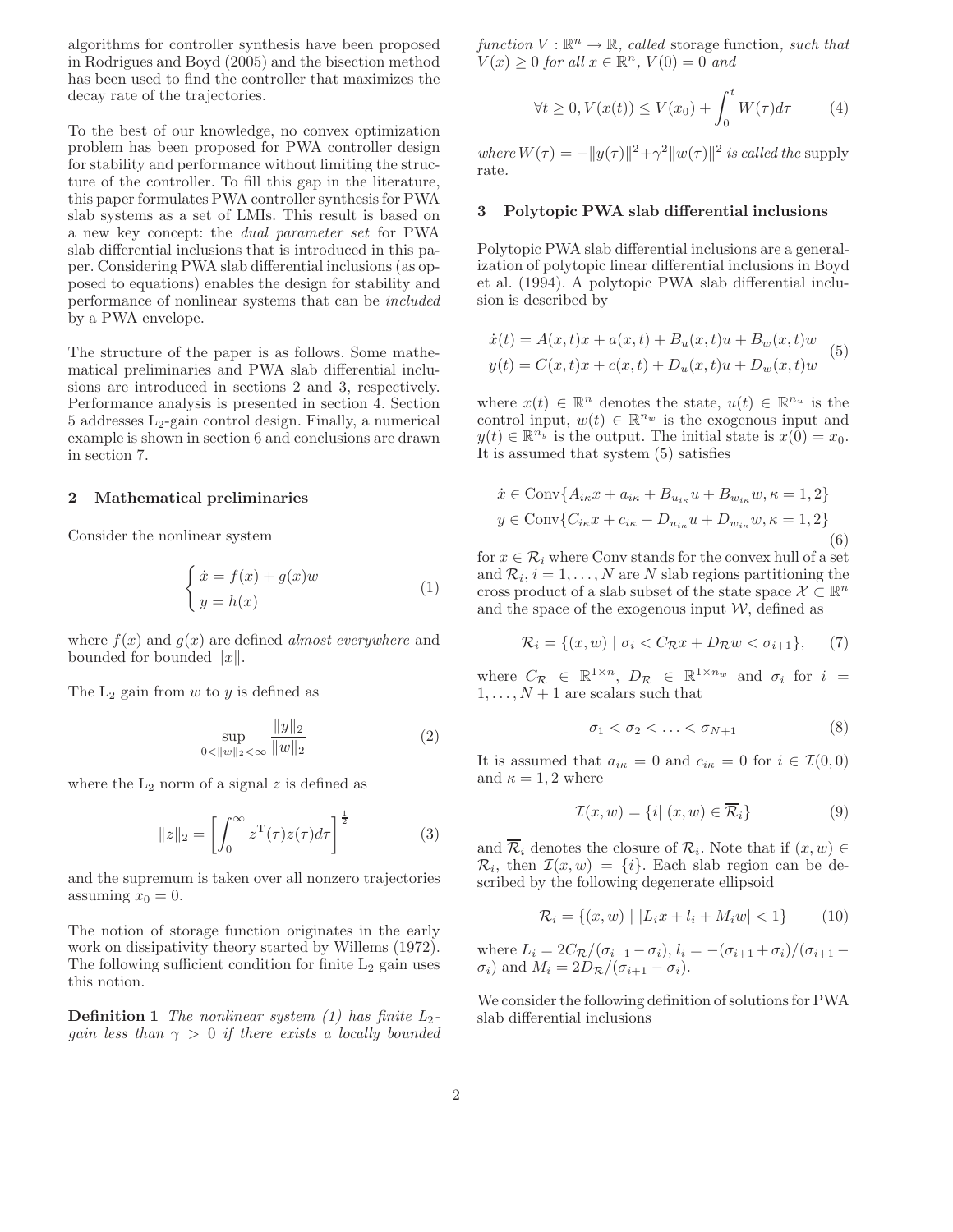**Definition 2** An absolutely continuous function  $x(t)$  is *defined to be a solution of (5) if*  $x(t) \in \mathcal{X}, \forall t > 0$  *and it satisfies*

$$
\dot{x}(t) \in \mathcal{F}(x, u, w) \tag{11}
$$

*for* almost every  $t \geq 0$  *where* 

$$
\mathcal{F}(x, u, w) \triangleq \text{Conv}\left\{f_{i\kappa}\left|\begin{array}{c}f_{i\kappa} = A_{i\kappa}x + a_{i\kappa} + B_{u_{i\kappa}}u + B_{w_{i\kappa}}w\\for \text{ all } i \in \mathcal{I}(x, w), \kappa = 1, 2\end{array}\right\}\right\}
$$
\n(12)

**Remark 3** *Johansson (2003) defines a PWA differential inclusion as*

$$
\begin{cases}\n\dot{x} = A_i(t)x(t) + a_i(t) + B_i(t)u(t) \\
y(t) = C_i(t)x(t) + c_i(t) + D_i(t)u(t)\n\end{cases}, \text{ for } x \in \overline{\mathcal{R}}_i
$$
\n(13)

*where*

$$
\begin{bmatrix} A_i(t) & a_i(t) & B_i(t) \ C_i(t) & c_i(t) & D_i(t) \end{bmatrix} = \sum_{\kappa=1}^{\mathcal{K}_i} \alpha_{\kappa}(t) \begin{bmatrix} A_{i\kappa} & a_{i\kappa} & B_{i\kappa} \ C_{i\kappa} & c_{i\kappa} & D_{i\kappa} \end{bmatrix}
$$
(14)

with  $\alpha_{\kappa}(t) \geq 0$  and  $\sum_{k=1}^{\kappa_i} \alpha_{\kappa}(t) = 1$ . A solution for *the inclusion (13) is defined in Johansson (2003) as an absolutely continuous function* x(t) *such that for almost all*  $t \geq 0$ *, it satisfies* 

$$
\begin{bmatrix} \dot{x}(t) \\ y(t) \end{bmatrix} \in \text{Conv} \left\{ \begin{bmatrix} A_{i\kappa} & a_{i\kappa} & B_{i\kappa} \\ C_{i\kappa} & c_{i\kappa} & D_{i\kappa} \end{bmatrix} \begin{bmatrix} x(t) \\ 1 \\ u(t) \end{bmatrix} \middle| k = 1, \dots, \mathcal{K}_i \right\}
$$
  
for  $x(t) \in \overline{\mathcal{R}}_i$ . (15)

*In this paper, we consider the state equation and the output equation separately as it is seen in (6). Therefore (6) introduces a larger class of inclusions. In particular, the definition of solutions for PWA differential inclusions considered in this paper accomodates attractive sliding modes for which* x(t) *stays at the boundary of two or more regions for a nonzero time interval.*

The next section addresses performance analysis of PWA differential inclusions.

# **4 Analysis**

In this section, performance analysis of PWA differential inclusions is considered. The concept of the *parameter set* of a PWA differential inclusion is also introduced. This concept will be used to derive sufficient conditions for the analysis.

Consider the following PWA differential inclusion

$$
\begin{aligned} \n\dot{x} \in \text{Conv}\{A_{i\kappa}x + a_{i\kappa} + B_{w_{i\kappa}}w, \kappa = 1, 2\}, \ (x, w) \in \mathcal{R}_i\\ \ny \in \text{Conv}\{C_{i\kappa}x + c_{i\kappa} + D_{w_{i\kappa}}w, \kappa = 1, 2\} \n\end{aligned}
$$

$$
\mathcal{R}_i = \{(x, w) | \|L_ix + l_i + M_iw\| < 1\} \tag{16}
$$

It is assumed that  $a_{i\kappa} = 0$ ,  $c_{i\kappa} = 0$  for  $i \in \mathcal{I}(0,0)$  and  $\kappa = 1, 2$ . The *parameter set* of (16) is defined in the following.

**Definition 4** *The* parameter set *of the differential inclusion (16) is defined as*

$$
\Phi = \left\{ \begin{bmatrix} A_{i\kappa_1} & a_{i\kappa_1} & B_{w_{i\kappa_1}} \\ L_i & l_i & M_i \\ C_{i\kappa_2} & c_{i\kappa_2} & D_{w_{i\kappa_2}} \end{bmatrix} \middle| i=1,...,N, \kappa_1=1,2, \kappa_2=1,2 \right\}
$$
\n(17)

The following proposition describes sufficient conditions for the differential inclusion  $(16)$  to have a finite L<sub>2</sub>-gain from w to y.

**Proposition 5** *For a given*  $\gamma > 0$ *, the PWA slab differential inclusion (16) has a finite L*<sub>2</sub>*-gain less than*  $\sqrt{2\gamma}$ *from* w to y *if there exists*  $P = P^T \in \mathbb{R}^{n \times n}$  *such that*  $P > 0$ , for  $i \in \mathcal{I}(0,0)$  verifies

$$
\begin{bmatrix}\nA_{i\kappa_1}^T P + P A_{i\kappa_1} + C_{i\kappa_2}^T C_{i\kappa_2} & * \\
B_{w_{i\kappa_1}}^T P + D_{w_{i\kappa_2}}^T C_{i\kappa_2} & -\gamma^2 I + D_{w_{i\kappa_2}}^T D_{w_{i\kappa_2}}\n\end{bmatrix} < 0
$$
\nand\n
$$
\lambda_{i\kappa_1\kappa_2} < 0, \quad i \notin \mathcal{I}(0,0) \quad \text{verify (19) for } \kappa_1 = 1, 2, \quad \kappa_2 = 1, 2.
$$
\n
$$
\blacksquare
$$

**Proof Sketch:** Let  $V(x) = x^T P x$ . It can be shown that inequalities  $(18)$  and  $(19)$  imply

$$
\nabla V(x)^{\mathrm{T}} f_1 + ||y_1||^2 - \gamma^2 ||w||^2 < 0 \tag{20}
$$

$$
\nabla V(x)^{\mathrm{T}} f_2 + ||y_1||^2 - \gamma^2 ||w||^2 < 0 \tag{21}
$$

$$
\nabla V(x)^{\mathrm{T}} f_1 + \|y_2\|^2 - \gamma^2 \|w\|^2 < 0 \tag{22}
$$

$$
\nabla V(x)^{\mathrm{T}} f_2 + ||y_2||^2 - \gamma^2 ||w||^2 < 0 \tag{23}
$$

where

$$
f_1 = A_{i1}x + a_{i1} + B_{w_{i1}}w \tag{24}
$$

$$
f_2 = A_{i2}x + a_{i2} + B_{w_{i2}}w \tag{25}
$$

$$
y_1 = C_{i1}x + c_{i1} + D_{w_{i1}}w \tag{26}
$$

$$
y_2 = C_{i2}x + c_{i2} + D_{w_{i2}}w \tag{27}
$$

It can then be concluded that the PWA differential inclusion (16) is dissipative with the storage function  $2V(x)$ and the supply rate  $W(x, w) = 2\gamma^2 ||w||^2 - ||y||^2$  and the and the supply rate  $W(x, w) = 2\gamma ||w|| - ||y||$  and  $L_2$ -gain of (16) from w to y is less than  $\sqrt{2}\gamma$ .

**Remark 6** *Note that for*  $i \in \mathcal{I}(0,0)$ *, we have*  $(0,0) \in$  $\mathcal{R}_i$ *. It then follows from (10) that for*  $i \in \mathcal{I}(0,0)$ *,*  $|l_i| < 1$ *. The element* (2, 2) *of the matrix in inequality (19) is therefore nonnegative. This makes inequality (19) infeasible for*  $i \in \mathcal{I}(0,0)$  *and this is why it cannot be used for*  $i \in \mathcal{I}(0,0)$ .

The *dual parameter set* is defined in the following. Note that, in this paper, we consider polytopic PWA *slab* differential inclusions. Therefore  $l_i = l_i^{\mathrm{T}}$  is a scalar.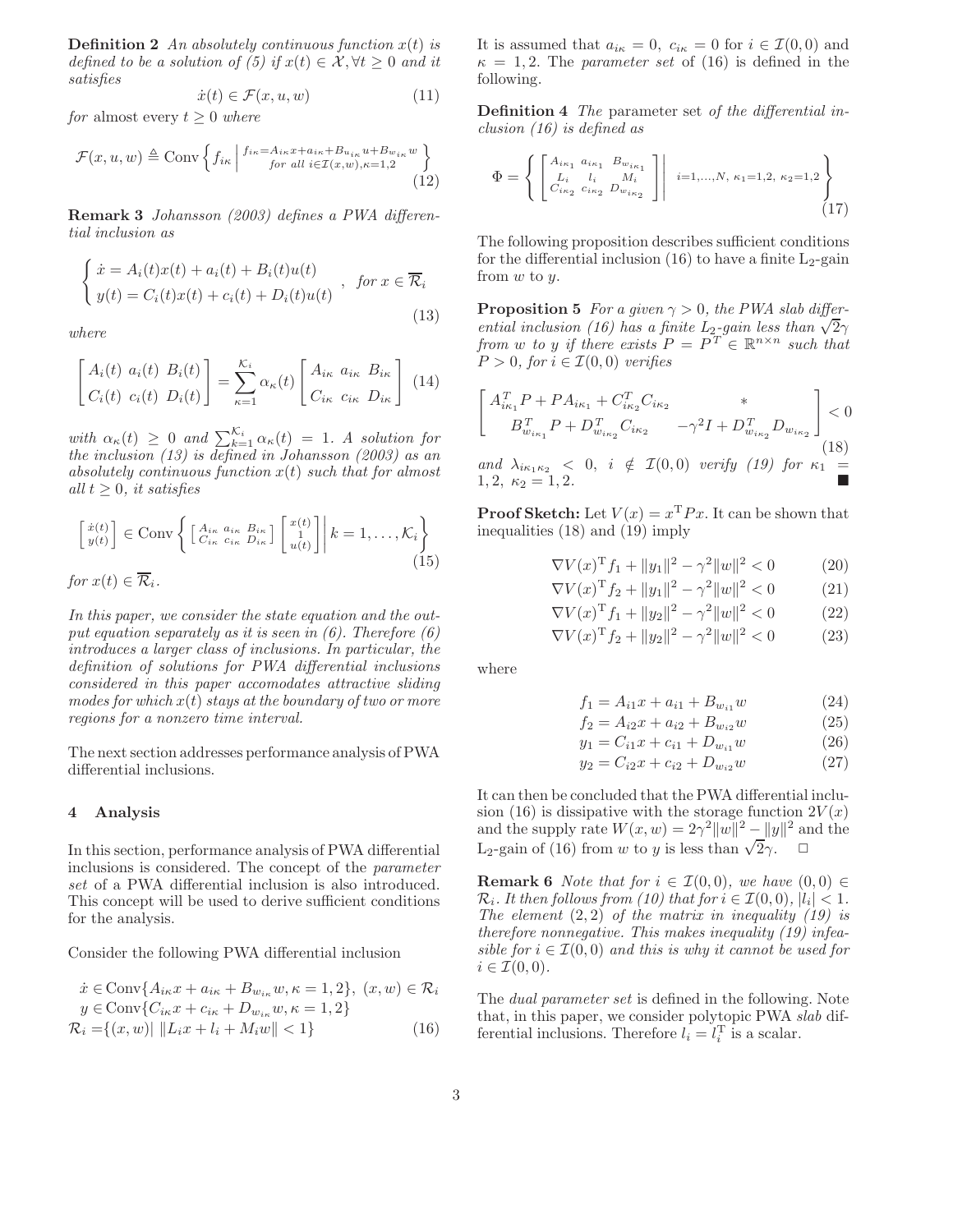$$
\begin{bmatrix}\n(A_{i\kappa_1}^{\mathrm{T}} P + P A_{i\kappa_1} + C_{i\kappa_2}^{\mathrm{T}} C_{i\kappa_2} + \lambda_{i\kappa_1\kappa_2} L_i^{\mathrm{T}} L_i) & * & * \\
(a_{i\kappa_1}^{\mathrm{T}} P + c_{i\kappa_2}^{\mathrm{T}} C_{i\kappa_2} + \lambda_{i\kappa_1\kappa_2} l_i L_i) & (\lambda_{i\kappa_1\kappa_2} (l_i^2 - 1) + c_{i\kappa_2}^{\mathrm{T}} c_{i\kappa_2}) & * \\
(B_{w_{i\kappa_1}}^{\mathrm{T}} P + D_{w_{i\kappa_2}}^{\mathrm{T}} C_{i\kappa_2} + \lambda_{i\kappa_1\kappa_2} M_i^{\mathrm{T}} L_i) & (D_{w_{i\kappa_2}}^{\mathrm{T}} c_{i\kappa_2} + \lambda_{i\kappa_1\kappa_2} l_i M_i^{\mathrm{T}}) & (-\gamma^2 I + D_{w_{i\kappa_2}}^{\mathrm{T}} D_{w_{i\kappa_2}} + \lambda_{i\kappa_1\kappa_2} M_i^{\mathrm{T}} M_i)\n\end{bmatrix} < 0\n\tag{19}
$$

**Definition 7** *The* dual parameter set *of (16) is defined as*

$$
\Phi^{T} = \left\{ \begin{bmatrix} A_{i\kappa_1}^T & L_i^T & C_{i\kappa_2}^T \\ a_{i\kappa_1}^T & l_i & c_{i\kappa_2}^T \\ B_{w_{i\kappa_1}}^T & M_i^T & D_{w_{i\kappa_2}}^T \end{bmatrix} \ \middle| \ i=1,\ldots,N, \ \kappa_1 = 1,2, \ \kappa_2 = 1,2 \right\}
$$
\n(28)

The importance of the dual parameter set is that if we write the LMIs in Proposition 5 for  $\Phi^T$ , the resulting LMIs are performance conditions equivalent to those of Proposition 5. This is shown in the following proposition.

**Proposition 8** *For a given*  $\gamma > 0$ *, the PWA slab differential inclusion (16) has a finite L*<sub>2</sub>*-gain less than*  $\sqrt{2}\gamma$ *from* w to y *if there exists*  $Q = Q^T \in \mathbb{R}^{n \times n}$  *such that*  $Q > 0$ *, for*  $i \in \mathcal{I}(0,0)$ *, verifies* 

$$
\begin{bmatrix}\nA_{i\kappa_1}Q + QA_{i\kappa_1}^T + B_{w_{i\kappa_1}}B_{w_{i\kappa_1}}^T & * \\
C_{i\kappa_2}Q + D_{w_{i\kappa_2}}B_{w_{i\kappa_1}}^T & -\gamma^2 I + D_{w_{i\kappa_2}}D_{w_{i\kappa_2}}^T\n\end{bmatrix} < 0
$$
\n(29)

*and*  $\mu_{i\kappa_1\kappa_2} < 0$ ,  $i \notin \mathcal{I}(0, 0)$  *verifies (30) for*  $\kappa_1 = 1, 2$  $\int \tan \kappa_2 = 1, 2.$ 

**Proof Sketch:** It can be shown that the conditions of Proposition 8 and that of Proposition 5 are equivalent under the change of variables  $Q = \gamma^2 P^{-1}$  and  $\mu_{i\kappa_1\kappa_2}$  $\lambda_{i\kappa_1\kappa_2}^{-1}$ .  $\Box$ 

Proposition 8 is an important result that enables the formulation of the  $L_2$ -gain synthesis as a convex optimization problem in the next section.

#### **5 State-feedback controller synthesis**

In this section, PWA controller synthesis for PWA slab differential inclusions will be formulated as a convex optimization program.

The objective is to design a PWA control signal of the form

$$
u = K_i x + k_i \text{ for } x \in \mathcal{R}_i \tag{31}
$$

to limit the  $L_2$ -gain from w to y of the following differential inclusion

$$
\dot{x} \in \text{Conv}\{A_{i\kappa}x + a_{i\kappa} + B_{u_{i\kappa}}u + B_{w_{i\kappa}}w, \ \kappa = 1, 2\},
$$
\n
$$
y \in \text{Conv}\{C_{i\kappa}x + c_{i\kappa} + D_{u_{i\kappa}}u + D_{w_{i\kappa}}w\},
$$
\n
$$
\text{for } (x, w) \in \mathcal{R}_i = \{(x, w) | \|L_ix + l_i + M_iw\| < 1\}
$$
\n(32)

It follows from Proposition 8 that there exists a PWA control signal such that the  $L_2$ -gain from w to y for the PWA slab differential inclusion  $(32)$  in X is less than  $\sqrt{2}\gamma$  if there exists  $Q = Q^{\mathrm{T}} \in \mathbb{R}^{n \times n}$  such that for all  $i \in \mathcal{I}(0,0),$ 

$$
Q > 0,
$$
\n(33)\n
$$
\begin{bmatrix}\nA_{i\kappa_1}Q + B_{u_{i\kappa_1}}Y_i \\
+ QA_{i\kappa_1}^{\mathrm{T}} + Y_i^{\mathrm{T}}B_{u_{i\kappa_1}}^{\mathrm{T}} \\
+ B_{w_{i\kappa_1}}B_{w_{i\kappa_1}}^{\mathrm{T}}\n\end{bmatrix} * \begin{bmatrix}\n\end{bmatrix}
$$
\n
$$
\begin{bmatrix}\nC_{i\kappa_2}Q + D_{u_{i\kappa_2}}Y_i \\
+ D_{w_{i\kappa_2}}B_{w_{i\kappa_1}}^{\mathrm{T}}\n\end{bmatrix} - \gamma^2 I + D_{w_{i\kappa_2}}D_{w_{i\kappa_2}}^{\mathrm{T}}\n\begin{bmatrix}\n\end{bmatrix}
$$
\n(34)

and for all  $i \notin \mathcal{I}(0, 0)$ , there exist  $\mu_i < 0$ , such that the matrix inequality (35) is satisfied for  $\kappa_1 = 1, 2$  and  $\kappa_2 = 1, 2$ , where

$$
Y_i = K_i Q \tag{36}
$$

$$
Z_i = \mu_i k_i \tag{37}
$$

$$
W_i = \mu_i k_i k_i^{\mathrm{T}} \tag{38}
$$

The main problem in designing a PWA controller using constraints  $(33)$ – $(38)$  is the equality constraint  $(38)$  because it prevents the problem to be formulated as a convex optimization. In the following, we propose a method to overcome this difficulty.

*Convex relaxation:* To formulate PWA controller synthesis as a convex program, considering  $\mu_i < 0$  and (38), we have

$$
W_i \le 0 \tag{39}
$$

Therefore the term  $B_{u_{ik}} W_i B_{u_{ik}}^{\mathrm{T}}$  in (35) is always negative semi-definite and can be omitted to make the problem convex. This idea leads to the following proposition.

**Proposition 9** *For a given*  $\gamma > 0$ *, there exists a PWA controller of the form (31) such that the PWA slab differential inclusion (32) has a finite*  $L_2$ *-gain less than*  $\sqrt{2\gamma}$ *from* w *to* y *if there exist*  $\tilde{Q} = Q^T \in \mathbb{R}^{n \times n}$  and  $\mu_i \in \mathbb{R}$ , *such that*  $Q > 0$  *verifies (34) for all*  $i \in \mathcal{I}(0,0)$  *and*  $\mu_i < 0$  verifies (35) with  $W_i = 0$  for all  $i \notin \mathcal{I}(0, 0)$  and *for*  $\kappa_1 = 1, 2, \ \kappa_2 = 1, 2.$ 

The PWA controller gains for Proposition 9 can be computed as

$$
K_i = Y_i Q^{-1} \tag{40}
$$

$$
k_i = \begin{cases} 0 & \text{if } i \in \mathcal{I}(0) \\ \frac{1}{\mu_i} Z_i & \text{otherwise} \end{cases}
$$
 (41)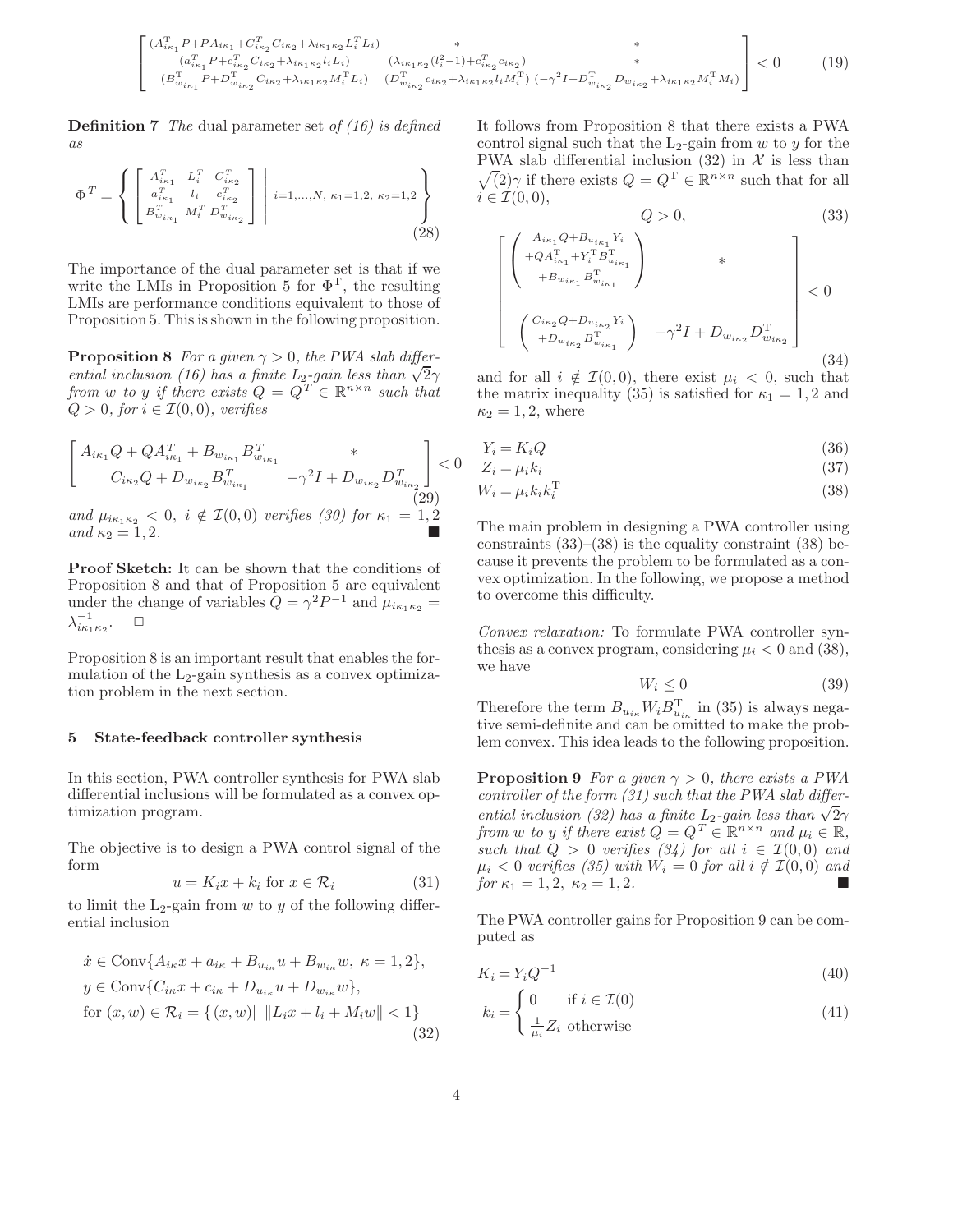

Fig. 1. The computed bounding envelope for a scalar function

#### Numerical example 6

In this section, we consider a nonlinear system with a discontinuous vector field. The model is described by the following state equations.

$$
\begin{aligned}\n\dot{x}_1 &= f(x_1) - 2\operatorname{sgn}(x_1)x_2 + w \\
\dot{x}_2 &= 2|x_1| - 2x_2 + u \\
y &= x_1 + x_2 - w\n\end{aligned} \tag{42}
$$

where  $f(x_1) = -x_1 - 0.5x_1^3$ . Using the proposed method in Samadi and Rodrigues (2007), a bounding envelope is computed for the nonlinear function  $f(x_1)$  which is shown in Fig. 1. Trajectories of the open loop system are shown in Fig. 2. Notice that there is a sliding mode at  $x_1 = 0.$ 

The objective is to design a PWA controller  $u$  to limit the L<sub>2</sub>-gain from the disturbance  $w$  to the output  $y$ . Substituting  $f(x_1)$  by its PWA bounds in (42), one gets a PWA differential inclusion with

$$
\mathcal{R}_1 = (-4 - 2), \qquad \mathcal{R}_2 = (-2 0), \n\mathcal{R}_3 = (0 2), \qquad \mathcal{R}_4 = (2 4)
$$

Fig. 2. Trajectories of the open loop nonlinear system

Using the PWA approximation, the nonlinear system  $(42)$  can be described by the following differential inclusion

$$
\begin{aligned} \n\dot{x} &\in \text{Conv}\{A_{i\kappa}x + a_{i\kappa} + B_u u + B_w w\}, \ x \in \mathcal{R}_i \\ \ny &= Cx + D_w w + D_u u \n\end{aligned} \tag{43}
$$

where  $i = 1, ..., 4, \kappa = 1, 2$  and

$$
B_w = \begin{bmatrix} 1 \\ 0 \end{bmatrix}, C = \begin{bmatrix} 1 & 0 \end{bmatrix}, D_u = 0, D_w = 0 \tag{44}
$$

Using Proposition 8, one can solve a set of LMIs using SeDuMi (Strum, 2001) and Yalmip (Löfberg, 2004) to compute  $\gamma = 1.2$  for the open loop system. The following PWA controller can then be calculated using Proposition 9 to achieve  $\gamma = 1$  for the closed loop system.

$$
K_1 = [-22.4985 - 83.6140], k_1 = 0.7609
$$
  
\n
$$
K_2 = [-31.6286 - 117.2289], k_2 = 0
$$
  
\n
$$
K_3 = [-25.6282 - 96.8814], k_3 = 0
$$
  
\n
$$
K_4 = [-35.2165 - 114.3215], k_4 = 0.0489
$$
\n(45)

Fig. 3 shows the trajectories of the nonlinear system  $(42)$ in closed loop connection with the PWA controller. Note